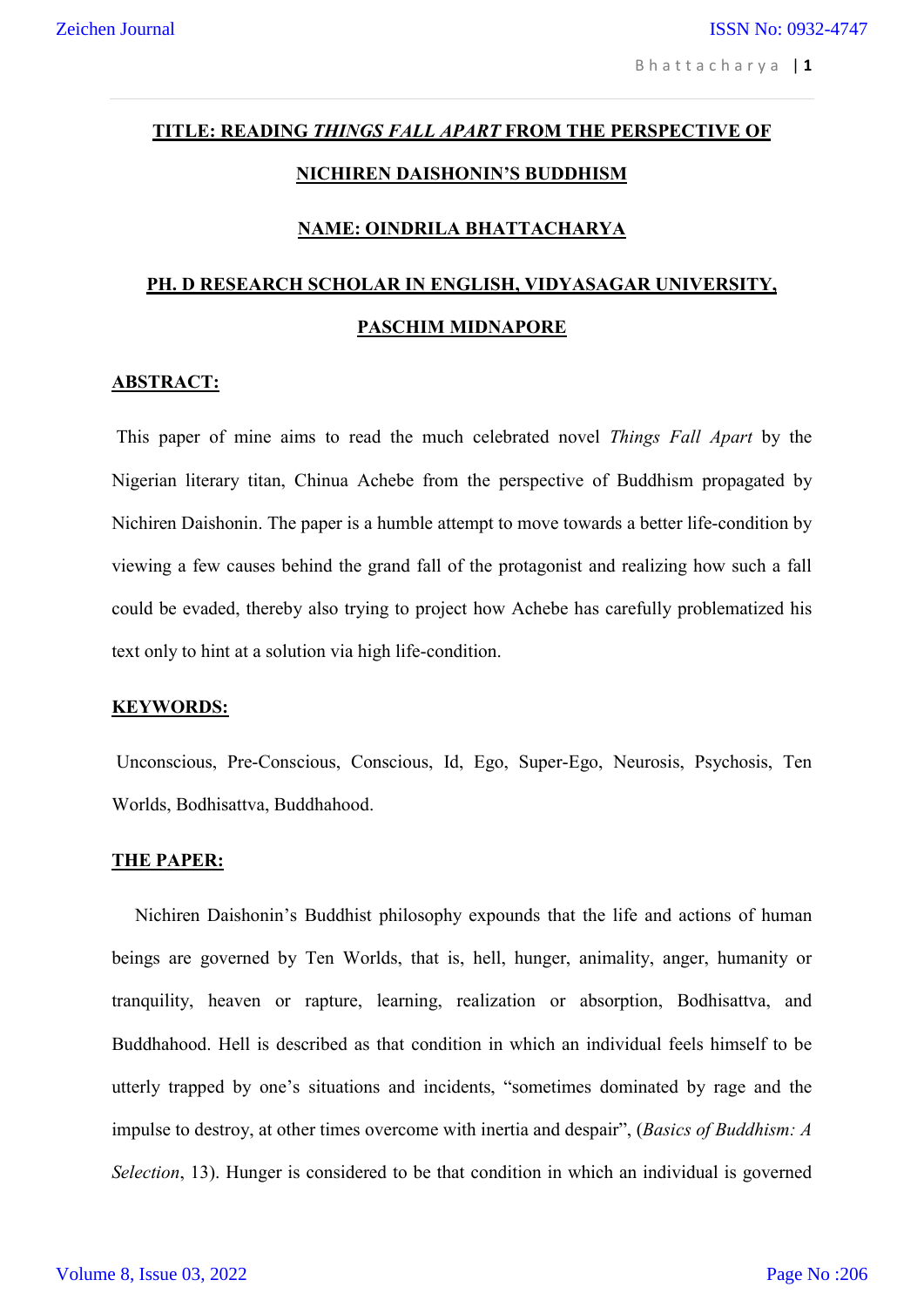by his cravings which he cannot control. Animality is that condition in which a person is controlled merely by instinct and in which he is sans any sense of reason or morality and he is only concerned with the present. Anger is regarded as that condition in which a person is "dominated by the selfish ego, competitiveness, arrogance and the need to be superior in all things", (*Basics of Buddhism: A Selection*, 13). According to Buddhist philosophy, these four worlds are also called the four evil paths. The fifth world is Humanity or Tranquility which is held as a calm condition which enables an individual to judge fairly, control desires driven by instinct, to be guided by reason and to act in harmony with the environment. However, in this condition, a person is often susceptible to external influences. The sixth one is that of Heaven or Rapture in which one is at ecstasy out of pleasure due to the fulfilment of his desires. But this condition is not like the true happiness of Buddhahood and is therefore not lasting and vanishes as time passes or when there is even a minor change of circumstances. The seventh world is Learning which is a condition in which through the teachings of others, a person aims at acquiring some self-reformation, eternal truth or some skill. Realization or Absorption is that condition in which one discovers through his own effort and observations a truth that is somewhat partial. The ninth world is Bodhisattva, a condition in which one seeks enlightenment for himself and devotes himself through actions of compassion and altruism to bring happiness to others by trying sincerely to bring relief to those who are suffering. But Buddhist philosophy warns that in spite of all these, "Bodhisattva can have the negative aspect of self-sacrifice, which can lead to disrespect for one's own life and a condescending attitude to others", (*Basics of Buddhism: A Selection*, 15). The final, that is, the tenth world is Buddhahood which is "a state of true, indestructible happiness, a condition of perfect and absolute freedom, characterized by boundless wisdom, courage, compassion and energy", (*Basics of Buddhism: A Selection*, 15).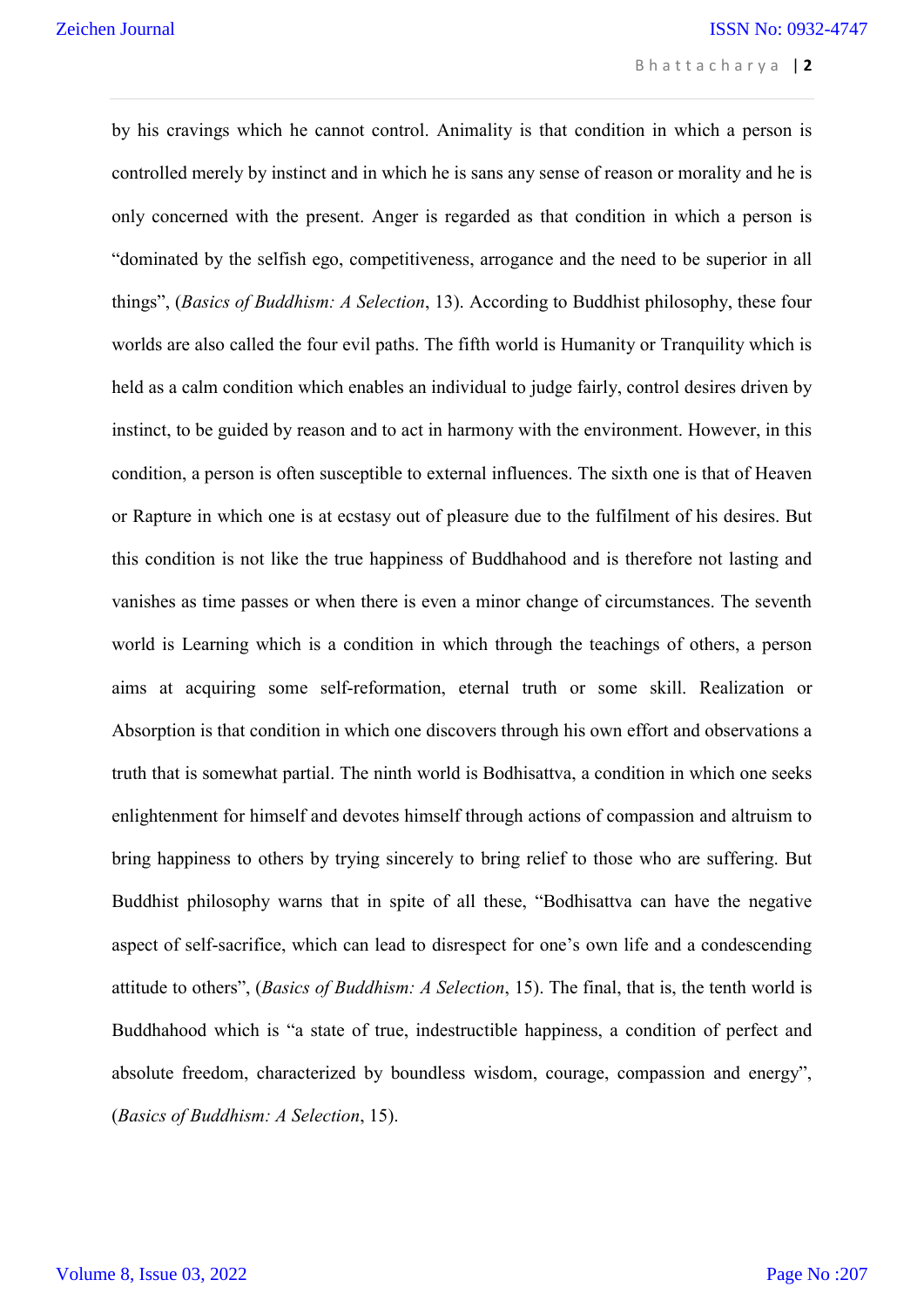If a quick glance can be cast on Freudian concept, then there are three levels in human mind, the Unconscious, the Pre-Conscious and the Conscious. The Conscious is related to presence and it depicts reason and logical thought. This is generally controlled or moulded by Super-Ego which represents the conscience – the social morality. The Unconscious acts as a storehouse where all the unfulfilled desires, traumatic past incidents and experiences, which are forced out of the Conscious and the Pre-Conscious are repressed. The Unconscious is often driven by Id which depicts irrational thought. The Pre-Conscious lies between the Unconscious and the Conscious. The Pre-Conscious is guided by Ego which constitutes the 'I' of a person. Ego depicts a somewhat coherent organization of mental processes. Thus often the Id urges a person to do something, the idea of which is revived from the storehouse, the Unconscious. This idea is sent to the Pre-Conscious level and before the 'I', that is, Ego sends it to the level of Conscious, the Super-Ego sends the message to the Ego whether it would be socially or morally wise to execute the idea or not. Then, if the Ego finds that execution of that idea would not be socially or morally acceptable, then it represses the idea into the Unconscious, and if Ego judges that execution of that idea would be socially or morally acceptable, then it sends the message to the Conscious that it is okay to carry out or express the idea. Often, the Ego, instead of repressing the idea into the Unconscious or sending an absolute positive signal to execute the idea, may sublimate it and then send it to the level of the Conscious to be executed in a sublime way thereby making it socially or morally acceptable, and making the person wise or noble in the eyes of the world. The Unconscious and the Pre-Conscious always interact. When a person is at war with himself, then there is a war going on between his Ego and Id. This conflict is Neurosis according to Freud. There may also be a similar conflict between the Ego and the outside world, and in Freudian term, it may be called Psychosis.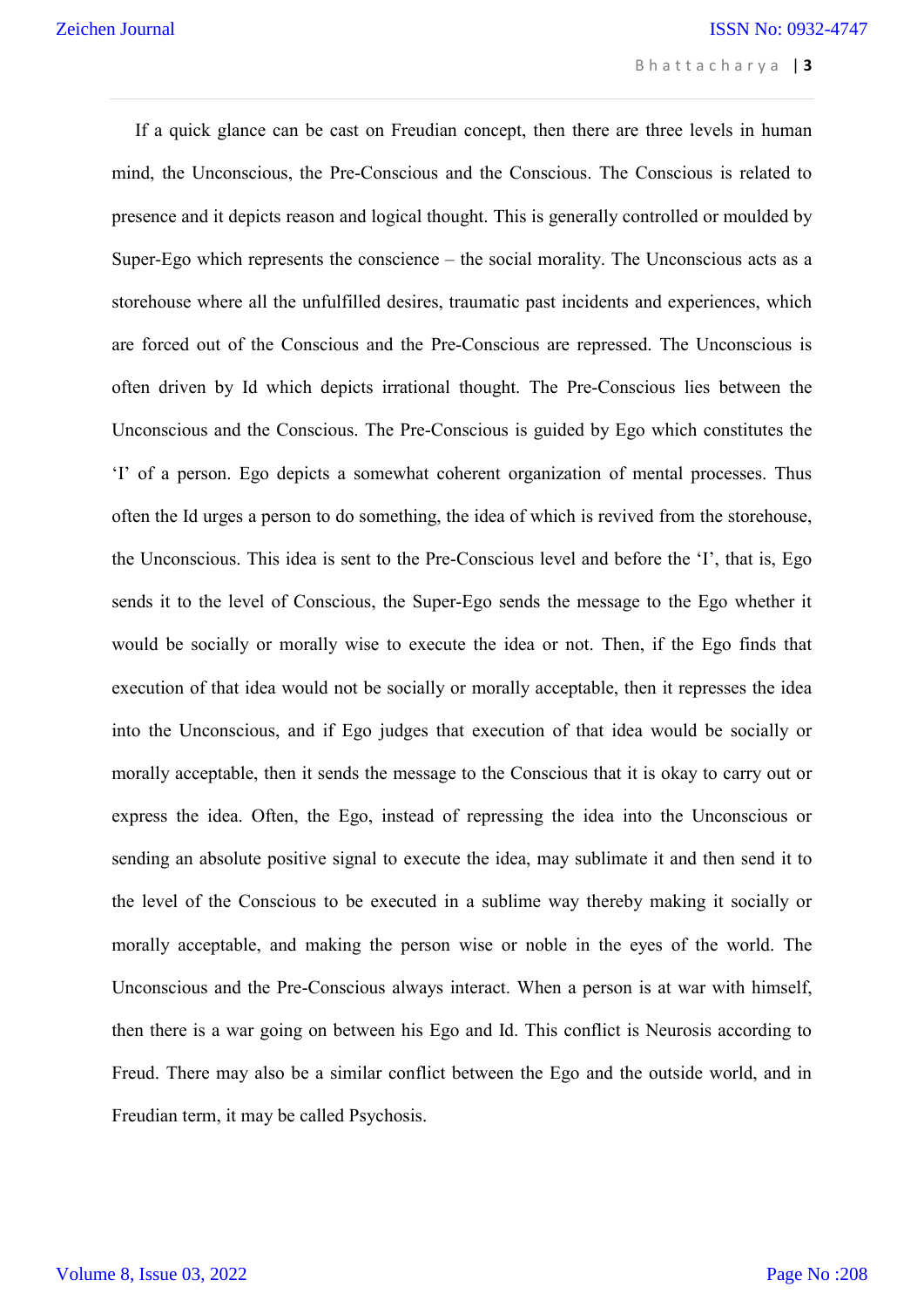Among the Ten Worlds of Buddhism, the four- Hell, Hunger, Animality, and Anger, that is, the four evil paths may then be compared to the condition of Id-guided state in which a person is purely driven by instincts and uncontrolled desires which he seeks to be fulfilled instantly. The other four worlds, Humanity or Tranquility, Heaven or Rapture, Learning, Realization or Absorption may be compared to the condition of Super-Ego guided state in which a person is driven by some reason and logical thought and is much more calm and is controlled by some external stimulus or stimuli. The ninth world, that is, the condition of Bodhisattva may be compared with Freudian Pre-Conscious level, where Ego, that is, I depicts a coherent organization of mental processes. In this condition, thus a person carefully judges whether his execution of an idea will be socially or morally acceptable, and if necessary, sublimates the idea making it a noble one on execution, and when a person's Ego thus continues to function properly, he becomes happy, and gradually and finally rises to the level of the tenth world of Buddhism, that is, Buddhahood with the ultimate, perfect and absolute freedom, courage, compassion, wisdom and therefore the absolute happiness. But, if the person's Ego malfunctions, then, the person may get reduced to the four evil worlds, may get fragmented, and may suffer from Neurosis and Psychosis.

 In Achebe's novel, *Things Fall Apart*, the hero, Okonkwo who is presented as one of the greatest men of his time, the highest epitome of his race and Igbo values, a figure whom his entire village, Umuofia, as also more than some nine other villages have worshipped, has been endowed with such values and features which could have uplifted him to the tenth world of Buddhahood, had he taken some effort to resist himself from falling down headlong to the four lower evil worlds, which has inevitably led him towards his pathetic downfall, his tragic end as he commits suicide, an abominable crime according to his own clan and at death is reduced to a fragmented condition of an 'osu', an outcast and his name is erased forever consciously from the mind of his Igbo clan which has once hero-worshipped him. In spite of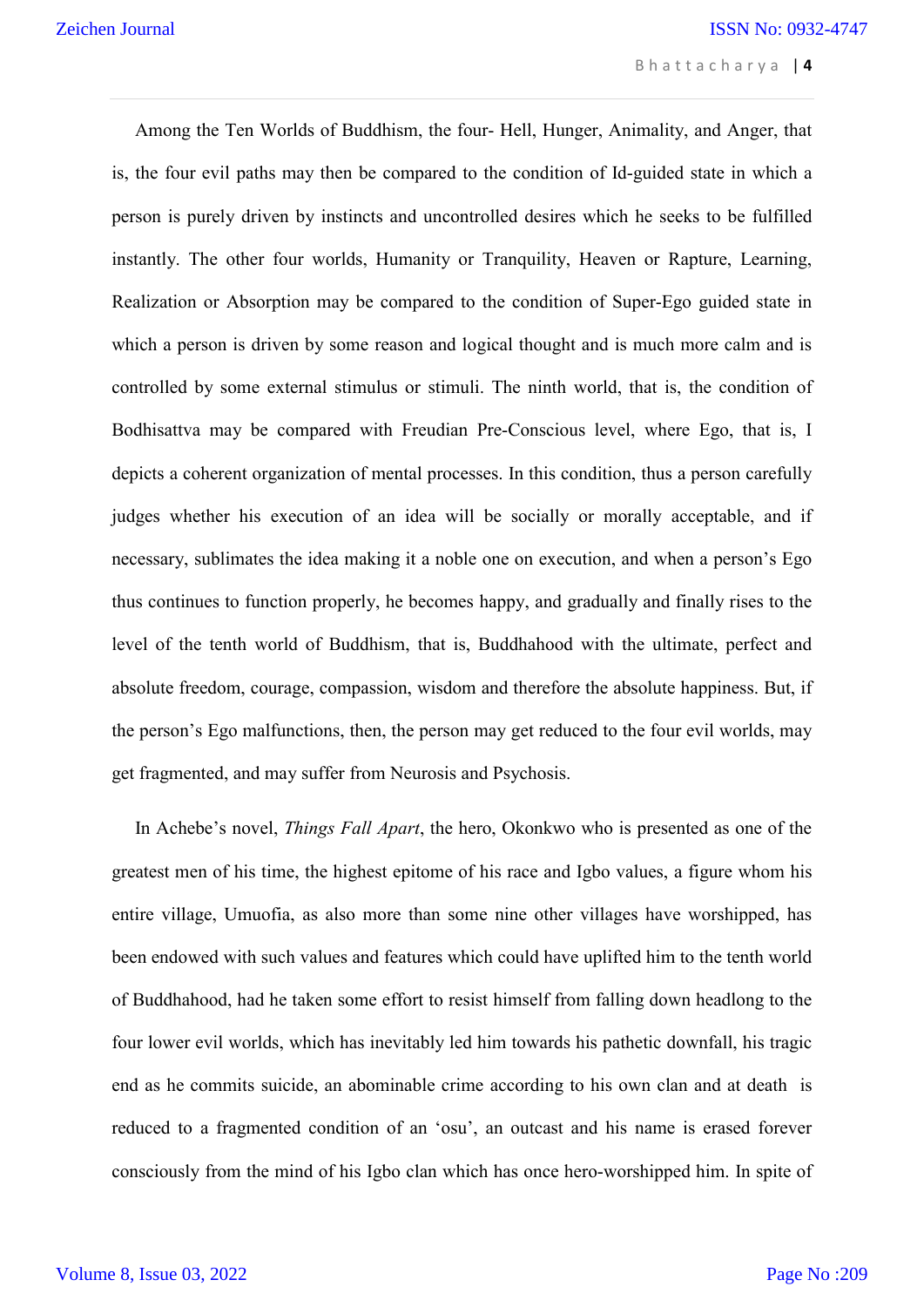being a great achiever, the receiver of the highest title of his clan, he is seen to be controlled by Id-induced instinct and impulses, like, anger, from the very beginning of the novel, "He had a slight stammer and whenever he could not get his words out quickly enough, he would use his fists. He had no patience with unsuccessful men. He had no patience with his father", (*Things Fall Apart*, 3). In fact, throughout his life, Okonkwo has allowed himself to be guided by a strong impulse and fear, that is, not to be like his father, Unoka. Okonkwo's impulsive rage, limitless ambition to be the best, his tendency to reject everything that is less than excellence, uncontrolled anger which causes him to act irrationally in certain situations, all these are due to his anxiety and instinctive drive, never to be regarded as weak. It is this anxiety which forces him to conceal his compassionate nature, even his true love for Ikemefuna whom he loves like his own son, but whom he kills with his own hands out of fear so that he is not depicted as weak and cowardly, in spite of the warning being given by Ogbuefi Ezeudu, one of the most respected men in the clan, "That boy calls you father. Do not bear a hand in his death", (*Things Fall Apart*, 40). Similarly, he also represses his emotion, his fondness and love for his daughter from his second wife, Ekwefi- Ezinma. Achebe writes about him, "Okonkwo never showed any emotion openly, unless it be the emotion of anger. To show affection was a sign of weakness; the only thing worth demonstrating was strength", (*Things Fall Apart*, 20). Okonkwo's series of impulsive actions finally lead to his downfall and banishment from his tribe as he is forced to be exiled to his motherland, Mbanta leaving his hard-earned achievement, prospect and establishment behind at Umuofia. The errors that lead to his banishment are serious according to his clan. His first error is when he beats his youngest wife, Ojiugo during the Week of Peace for her recklessness. The second offence he commits is when he kills Ikemefuna. However, the most serious offence which leads to his exile is his accidental killing of the son of a kinsman whose funeral observances Okonkwo has been attending. At Mbanta, his mother's folks have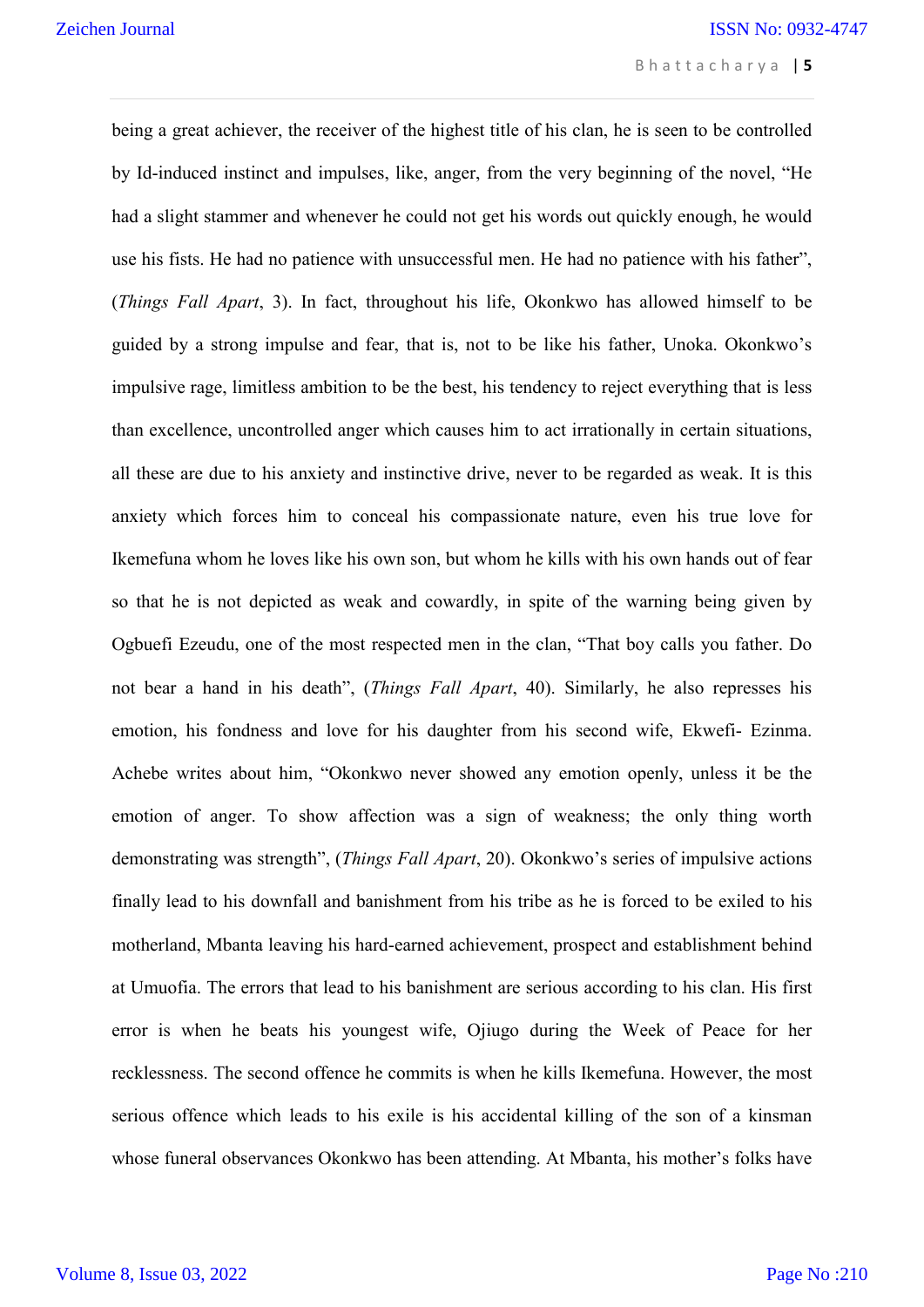taken efforts to guide him back to self-reformation, but Okonkwo pays no heed and allows his impulses to remain uncontrolled. As a result, at the critical juncture of the conflict between the traditional Igbo society and British Christian Imperialism, he fails to act with the much-needed wisdom. If Okonkwo has already been suffering from Neurosis since his killing of Ikemefuna and the consequent conversion of his own son, Nwoye to Christianity against Okonkwo's opinion, then, now he also starts suffering from Psychosis. On his return to his fatherland, Umuofia after seven years of exile, Okonkwo remains an unchanged man without any self-reformation. His fear and anxiety lead him to commit series of errors due to Psychosis and all these precipitate his tragic end. Due to lack of any wisdom, he joins an attack which is made against the Christian Church, and due to this, along with several others, he is arrested by the District Commissioner and is put behind bars. The tremendous humiliation that he suffers there acts as a catalyst making him act impulsively and commit some blunders which have rapidly pushed him towards his pathetic end. Purely guided by blind rage and driven by a mad desire of vengeance, he again prepares himself to commit a coming major blunder, "As he lay on his bamboo bed he thought about the treatment he had received in the white man's court, and he swore vengeance", (*Things Fall Apart*, 143). A meeting is called to discuss about the torment that Okonkwo and others have faced in jail in the hands of the white men. However, the meeting is interrupted midway due to the sudden arrival of the court messenger representing white authority. Okonkwo again acts impulsively as he "… trembling with hate, unable to utter a word", (*Things Fall Apart*, 146), draws his matchet and finally kills the messenger. The action alienates him from his clan as this impulsive action of Okonkwo is not supported by his fellow-Umuofians. Okonkwo, suffering from utter fragmentation, is reduced to the bottom of the ten worlds- Hell, to such an extent, that he commits the final blunder, he commits suicide and gets absolutely alienated from his clan at death. Neither the white Europeans, nor his own clansmen will touch his body.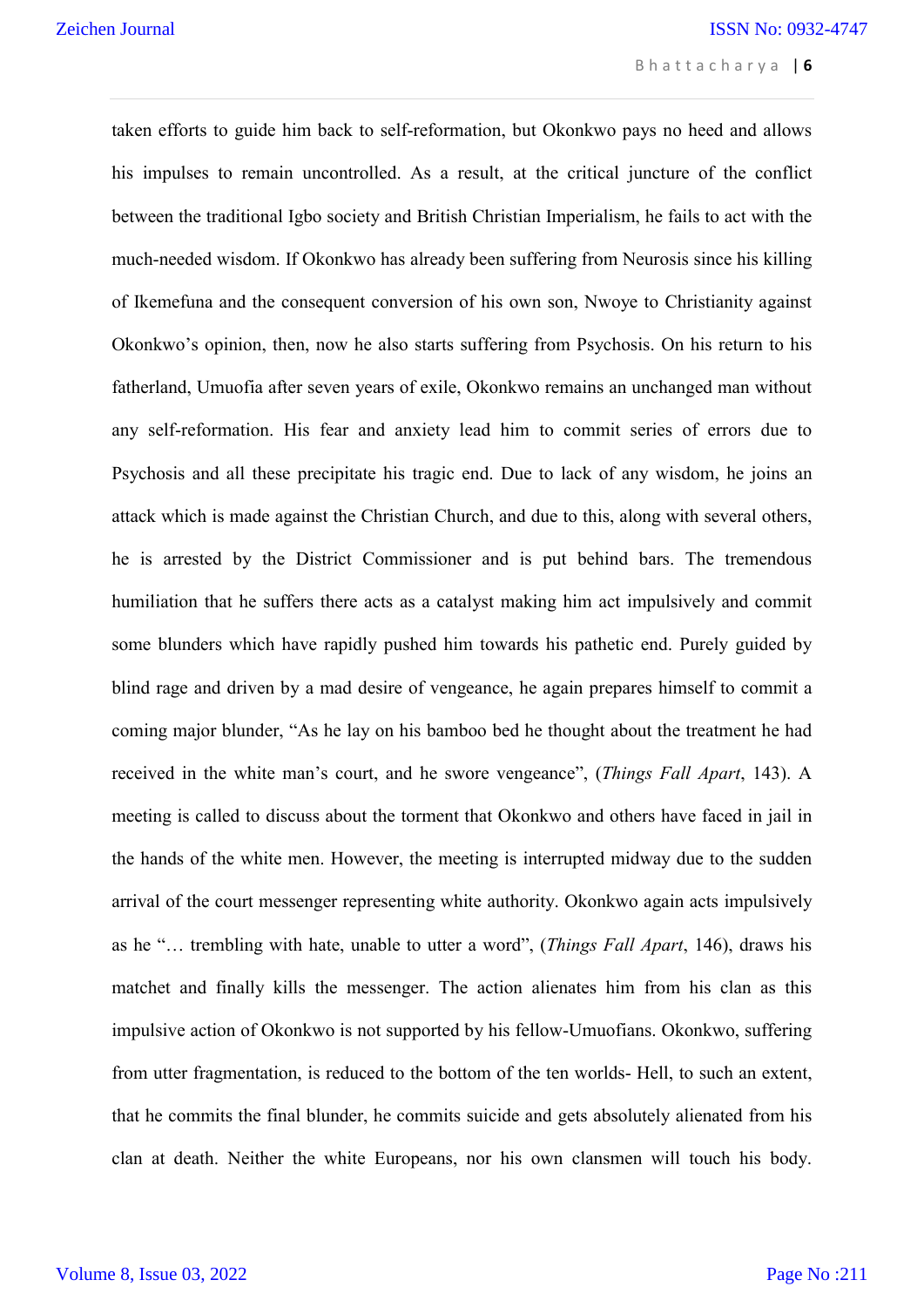According to Igbo belief, a person who commits suicide, actually commits an abominable crime and no clansman can touch the body of that man. The irony is that, Okonkwo, the once hero of the Igbo clan, has acquired a dishonorable burial like his father, Unoka, something of which Okonkwo has been perpetually afraid during his lifetime: "It is an abomination for a man to take his own life. It is an offence against the Earth, and a man who commits it will not be buried by his clansmen. His body is evil, and only strangers may touch it", (*Things Fall Apart*, 149). Thus, at the end, Okonkwo who has once been one of the greatest men in Umuofa, is utterly reduced and fragmented and is super-alienated as "now he will be buried like a dog", (*Things Fall Apart*, 149).

 By depicting with ample deftness the tragic downfall of the grand and lofty hero of the late nineteenth century Igbo society without idealism and without sentimentality, Chinua Achebe in his novel, *Things Fall Apart*, has clearly projected how high life-condition is necessary for an individual to act with wisdom, compassion, freedom and courage without being vulnerable to Id-induced passions, like, anger, animality, hatred, fear, anxiety, and the like, which can lead to Neurosis and Psychosis and can only enhance the person's sufferings if not attempts are taken by the person himself to move towards humanity, learning, selfreformation and gradually to the state of a Bodhisattva aiming towards Buddhahood. Indeed, it is rightly stated that "every individual can bring forth his Buddha nature, dormant within the other nine worlds, thereby accomplishing his or her self-reformation", (*Basics of Buddhism: A Selection*, 16).

#### **BIBLIOGRAPHY:**

1) Achebe, Chinua. *Things Fall Apart*. Oxford: Heinemann Educational Publishers, 1958, 1986. Print.